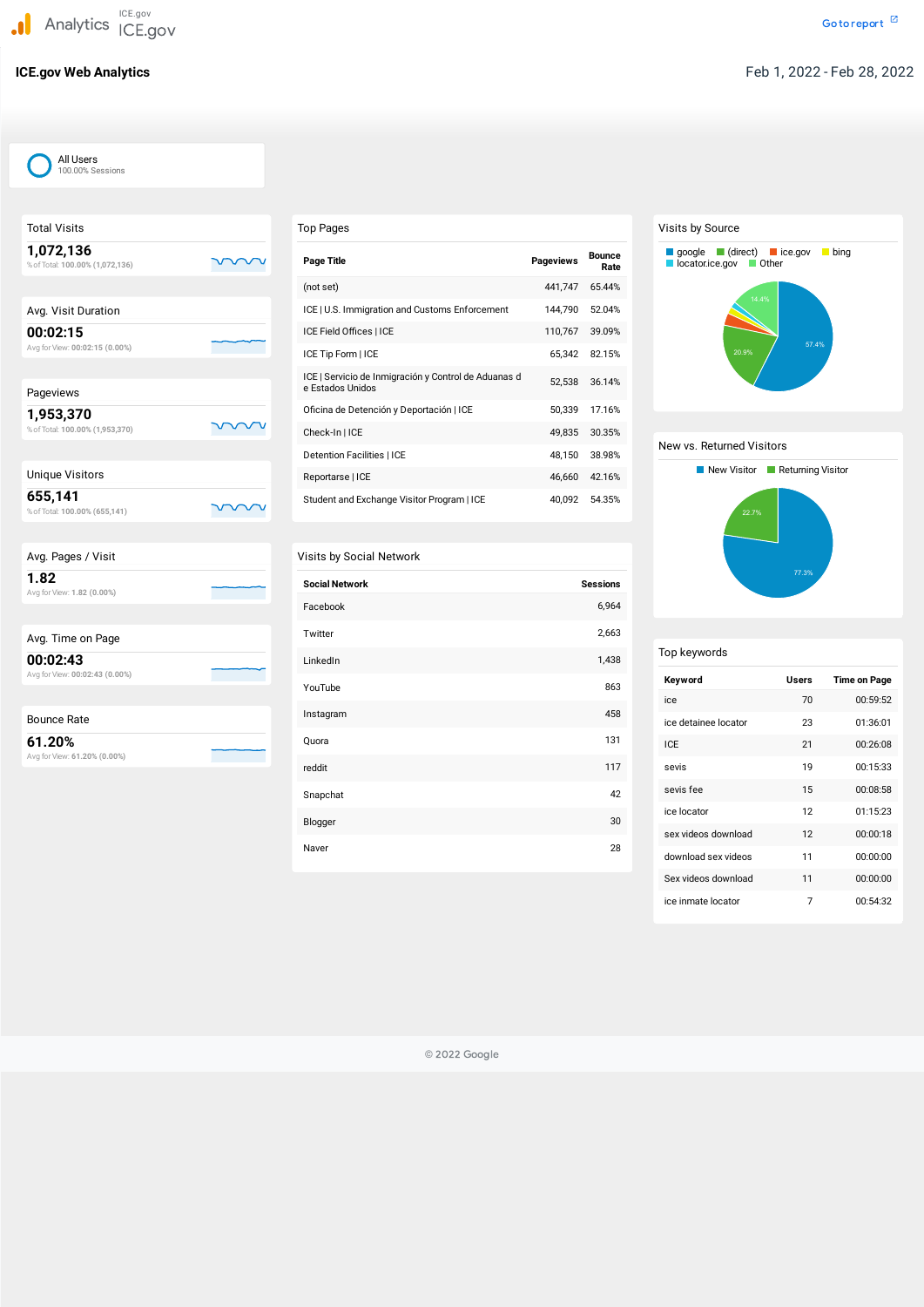**DHS.gov Customer Satisfaction Survey**

2/1/22- 2/29/22

## **Overall Customer Satisfaction Score 62.43**

## **How would you rate your overall experience today? 63.22 Answer Choices Responses Points Score** • Outstanding 115000 115000 115000 115000 115000 115000 115000 115000 115000 115000 115000 115000 115000 115000 ■ Above Average 767 75 57525 57525 **•** Average 180 and 180 and 180 and 180 and 180 and 180 and 180 and 180 and 180 and 180 and 180 and 180 and 180 and 180 and 180 and 180 and 180 and 180 and 180 and 180 and 180 and 180 and 180 and 180 and 180 and 180 and 18 ▪ Below Average 267 25 6675 ▪ Poor 449 0 0 **Total 3597 227400 Were you able to complete the purpose of your visit? 59.36 Answer Choices Responses Points Score** • Yes 2135 2135 100 213500 ▪ No 1462 0 0 **Total 3597 213500 84.09 Answer Choices Responses Points Score** ▪ Yes 2378 100 237800 • No 2008 12:00 12:00 12:00 12:00 12:00 12:00 12:00 12:00 12:00 12:00 12:00 12:00 12:00 12:00 12:00 12:00 12:0 **Total 2828 237800 Will you recommend this website to a friend or colleague? 78.75 Answer Choices Responses Points Score** ▪ Yes 2257 100 225700 ▪ No 609 0 0 **Total 2866 225700 Would you still return to this website if you could get this information or service from another source?**

### **Please describe your experience finding your way around**

### **(navigating)ICE.gov today.**

NOTE: Excludes "Other" responses

| <b>Answer Choices</b>                                                     | <b>Responses</b> | <b>Points</b> | Score |
|---------------------------------------------------------------------------|------------------|---------------|-------|
| • Encountered no difficulties                                             | 766              | 100           | 76600 |
| • Had technical difficulties (e.g. error messages, broken links)          | 181              | 0             | o     |
| . Links did not take me where I expected                                  | 291              | <sup>0</sup>  | ŋ     |
| . Links / labels are difficult to understand, they are not intuitive      | 139              | 0             | O     |
| . Navigated to general area but couldn't find the specific content needed | 69               | 0             | O     |
| • Too many links or navigational choices                                  | 135              | <sup>0</sup>  | O     |
| . Would often feel lost, not know where I was                             | 77               | 0             | o     |
| Total                                                                     | 1658             |               | 76600 |

#### **How was your experience using our site search? 10.36**

NOTE: Excludes "Did not use search" and "Other" responses

| <b>Answer Choices</b>                                   | <b>Responses</b> | <b>Points</b> | Score        |
|---------------------------------------------------------|------------------|---------------|--------------|
| • Encountered no difficulties                           | 145              | 100           | 14500        |
| I was not sure what words to use in my search           | 204              |               |              |
| • Results were not helpful                              | 84               |               | O            |
| . Results were not relevant to my search terms or needs | 374              |               | 0            |
| • Results were too similar / redundant                  | 123              | O             | <sup>0</sup> |
| • Returned not enough or no results                     | 136              |               | <sup>0</sup> |
| • Returned too many results                             | 333              |               |              |
| Total                                                   | 1399             |               | 14500        |

**46.20**